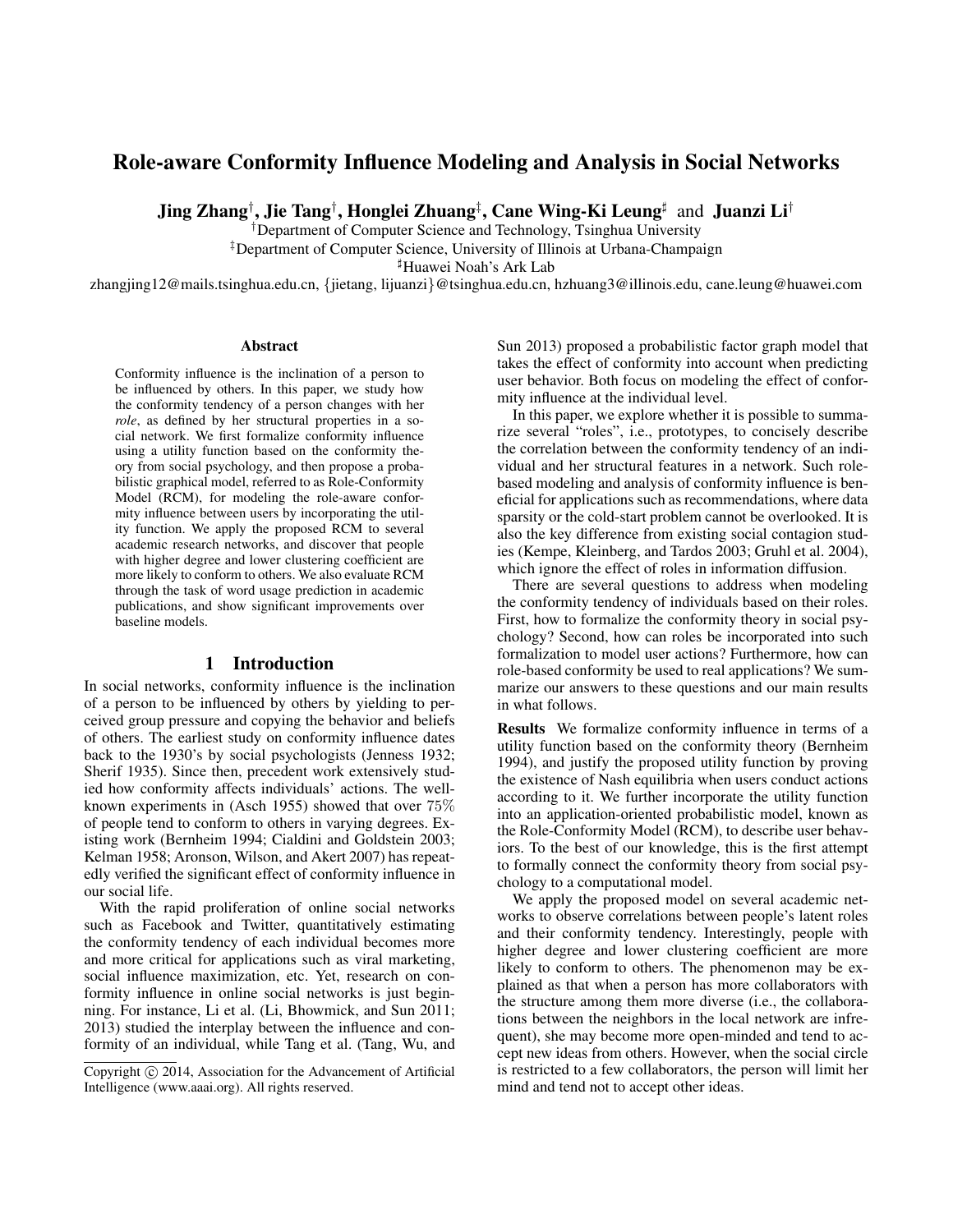We evaluate the proposed RCM through the task of word usage prediction, and results indicate that our model performs much better (+3.6-4.1% in terms of average MAP and +7.1-47.4% in terms of average AUC) than the basic TF-IDF and PLSA.

### 2 Formalizing Conformity

In this section, we formalize conformity influence based on the conformity theory from social psychology in terms of a utility function, and prove the existence of Nash equilibria if all users in a network behave according to it.

Conformity utility function The conformity theory suggests that heterogeneous preferences do result in heterogeneous behaviors (Bernheim 1994). Everyone in a group expresses her own individuality. Yet, even individualists succumb somewhat to the desire for status (esteem or popularity) and shade their choices toward the social norm. This is because people seeking status care about how someone else feels about them through their actions. They are therefore willing to suppress their individuality and conform to the social norm, worrying that even small departures from the social norm may seriously impair their popularity.

We formalize the conformity theory in terms of a utility function. We use a binary value to represent whether a user  $v_i$  adopts an action  $(y_i = 1)$  or not  $(y_i = 0)$ . Given the decision  $y_i$ , we model the utility  $v_i$  obtained from her decision from two aspects. One is the individual's intrinsic utility in the absence of all other neighbors, the other is the esteem acquired through conforming:

$$
f(y_i) = (1 - \lambda_i) d(y_i, \hat{y}_i) + \lambda_i \sum_{j \in N(i)} d(y_i, y_j)
$$
 (1)

where  $\hat{y}_i$  represents the intrinsic preferred selection of user  $v_i$ ,  $\lambda_i$  represents the conformity tendency of  $v_i$ , and  $N(i)$ denotes the neighbors of  $v_i$  at the time when  $v_i$  makes the decision.  $d(.,.)$  is a metric that gives a utility of 1 when two decisions are the same, and 0 otherwise.

Nash equilibria We provide an induction method to prove that there exists Nash equilibria if all users in a network make the decisions for a given action according to the utility function defined by Eq. (1). For brevity, we assume that the parameter  $\lambda$  in Eq. (1) is fixed for different users. The proof is the same for different  $\lambda$ .

The proof is straightforward when there is only one user in a network. For a network with two users, when their intrinsic preferred selections are the same, a Nash equilibrium exists because they will make the same decision. When their preferred selections are different,  $\lambda$  determines the final selection. If  $\lambda < 0.5$ , a Nash equilibrium exists because they will select their own preferences respectively. If  $\lambda > 0.5$ , two Nash equilibria exist because they will both select  $\hat{y}_1$  or  $\hat{y}_2$ .

Finally, we prove that if a Nash equilibrium exists in a network with  $k$  users ( $k$ -network), a Nash equilibrium will definitely exist in any  $(k+1)$ -network obtained by adding an additional user,  $v_{k+1}$ , to it. The general idea is to investigate whether the neighbors of  $v_{k+1}$  will change their decisions

when  $v_{k+1}$  joined a k-network that has already arrived at a Nash equilibrium.

We assume that the preferred selection of  $v_{k+1}$  is 1, i.e.,  $\hat{y}_{k+1} = 1$ . The proof is the same when  $\hat{y}_{k+1} = 0$ . Given an existing k-network, we denote the number of  $v_{k+1}$ 's neighbors with  $y = 1$  as  $N^1$ , and the number of  $v_{k+1}$ 's neighbors with  $y = 0$  as  $N^0$ . Thus, the utility of  $v_{k+1}$  is calculated as:

$$
f(v_{k+1}) = \begin{cases} (1 - \lambda) + \lambda N^1 & \text{if } y_{k+1} = 1 \\ \lambda N^0 & \text{if } y_{k+1} = 0 \end{cases}
$$

The utility of a neighbor  $v_i$  of  $v_{k+1}$  is represented as:

$$
f(y_i) = (1 - \lambda) d(y_i, \hat{y}_i) + \lambda \sum_{j \in N(i)} d(y_i, y_j) + \lambda d(y_i, y_{k+1})
$$

Suppose  $(1 - \lambda) + \lambda N^1 > \lambda N^0$ ,  $v_{k+1}$  will decide to adopt the action (i.e.,  $y_{k+1} = 1$ ). The proof is the same when  $(1 - \lambda) + \lambda N^1 < \lambda N^0$ .

We observe that the neighbors with  $y_i = 1$  will not change their decisions. Otherwise, the utility obtained from the  $k$ network will decrease because the Nash equilibrium is damaged, and the utility obtained from  $v_{k+1}$  will also decrease because  $y_i$  is changed differently from  $y_{k+1}$ .

For the neighbors with  $y_i = 0$ , if they change their decisions, the marginal utility is  $\lambda - c_i$ , where  $-c_i$  is the decreased utility triggered from the k-network because the Nash equilibrium is damaged.  $\lambda$  is the increased utility caused by  $v_{k+1}$  because  $y_i$  is changed to be the same as  $y_{k+1}$ . If  $\lambda \leq c_i$ , none of the neighbors will change their decisions. If  $\lambda > c_i$ , the neighbors will change their decisions. However, in such situation,  $v_{k+1}$  will not change back to 0, because the utility will be reduced from  $(1 - \lambda) + \lambda(N^1 + 1)$ to  $\lambda(N^0-1)$ .

To summarize, we can find a Nash equilibrium when an additional user  $v_{k+1}$  is added to any k-network with a Nash equilibrium already arrived.

#### 3 Role-Conformity Model (RCM)

The aforementioned conformity utility function presents elegant theoretical properties, although it is too simple for real cases. In this section, we further extend it into an application-oriented probabilistic model, named Role-Conformity Model (RCM), to describe user behaviors. We introduce in the model discrete time slices from  $t = 1$  to  $T$ , and two hidden variables for characterizing the "role" of a user as well as the "topic" of a certain action.

Definition 1 *Individual attributes At time slice* t*, each user* vi *is associated with an attribute vector of length* H*, where the h-th attribute's value is denoted by*  $x_{i,t,h}$ *. Different network properties of* v<sup>i</sup> *, such as clustering coefficient and degree, can be used as individual attributes, with the choice of which being application-dependent.*

Definition 2 *Role distribution We adopt the concept of "role" to summarize user attributes into several clusters. A user can play different roles at different time slices. Formally, we associate each user*  $v_i$  *at each time slice t with a vector*  $\rho_{i,t} \in \mathbb{R}^R$ , where R is the number of roles in the  $\emph{model }$  ( $\sum_{r=1}^{R} \rho_{i,t}^{r} = 1$ ). Each element  $\rho_{i,t}^{r}$  is the probability *that user* v<sup>i</sup> *belongs to role* r *at* t*.*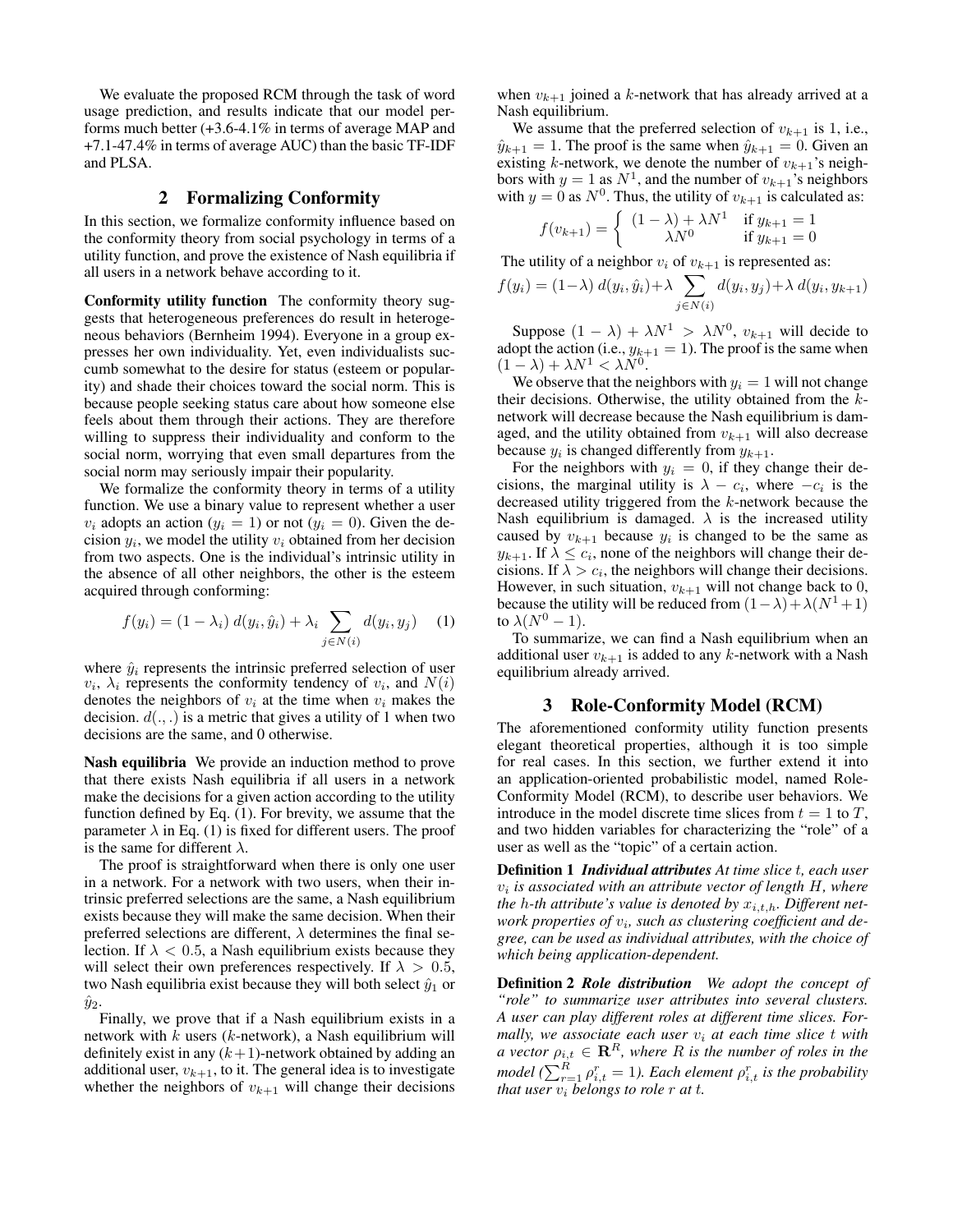Definition 3 *Topic distribution In social networks, a user is usually interested in multiple topics. Formally, each user*  $v_i$  *is associated with a vector*  $\theta_i \in \mathbb{R}^K$ *, where* K *is the number of topics* ( $\sum_{z=1}^{K} \theta_i^z = 1$ ). Each  $\theta_i^z$  is the probability *(intrinsic preference) of user* v<sup>i</sup> *choosing topic* z*.*

Model description Based on the above definitions, we explain the proposed Role-Conformity Model. The basic idea is that users' role distribution is determined by not only attributes but also actions. We use users' attributes to determine her role distribution, which is then used as a prior to guide the sampling process for users' actions. Specifically, the model consists of two parts. The first part models the generation of individual attributes. For an individual attribute, we first draw a role  $r$  from a multinomial distribution, and then draw the value of the attribute from a normal distribution with respect to  $r$ . The second part models the total utility of generating all the actions. Specifically, we extend the utility function in Eq. (1) to further incorporate the role and topic distributions of a user. Instead of binary actions, each user is now allowed to take a set of actions, denoted by  $W = \{w\}$ . When in role r, the utility function of  $v_i$  taking an action  $w$  is defined as:

$$
\gamma_{i,r}^w = \left[ (1 - \lambda_r) \sum_{z=1}^K \theta_i^z \phi_z^w + \lambda_r \frac{1}{|N_i|} \sum_{j \in N_i} \sum_{z=1}^K \theta_j^z \phi_z^w \right] \tag{2}
$$

where  $\phi_z^w$  is a non-negative score of taking action w under topic z, satisfying  $\sum_{w} \phi_{z}^{w} = 1$ ,  $N_i$  is the (directed) neighborhood of  $v_i$  in the social network, and  $\lambda_r$  is a weighting factor similar to  $\lambda_i$  in Eq. (1). Note that we utilize a unified  $\lambda_r$  for all the users in role r, to reduce the number of parameters. Since the neighborhood of different users in  $r$  can be different, we normalize the gain a user obtained from her neighbors by her neighborhood size. This modification does not affect the conclusion of Section 2 since it is equivalent to directly assigning the individual conformity tendency of each user  $v_i$  as  $\lambda_i = \frac{\lambda_r}{|N_i| - (|N_i| - 1)\lambda_r}$ .

The extended utility function is more general than the one described in Eq. (1). It also has another probabilistic interpretation and can be regarded as the likelihood of generating action w, by tossing a coin s with distribution  $Bern(\lambda_r)$ . Then, if  $s = 1$ , w is determined by the individual's intrinsic topic distribution and is drawn from  $P(w|i) = \sum_{z} \theta_i^z \phi_z^w$ . Otherwise,  $w$  is influenced by the neighbors' topic distribution and is drawn from  $P(w|N_i) = \sum_{j \in N_i} \sum_{z} \theta_j^z \phi_z^w / |N_i|$ .

The complete generative process is summarized as:

- For the h-th attribute of user  $v_i$  at time slice t:
	- Draw a role r from multinomial distribution  $\rho_{i,t}$ ;
	- Draw the value of the attribute  $x_{i,t,h} \sim N(\mu_{r,h}, \sigma_{r,h}).$
- For an action w conducted by user  $v_i$  at time t:
	- Draw  $v_i$ 's role r from multinomial distribution  $\rho_{i,t}$ ;
	- Obtain the utility of action w denoted by  $\gamma_{i,r}^w$  (or apply the probabilistic interpretation here).

For a given data set, we need to learn the parameters  $\rho_{i,t}$ ,  $\mu_{r,h}, \sigma_{r,h}$ , as well as  $\theta_i$ ,  $\phi_z$  and  $\lambda_r$ . We provide an application example of RCM in what follows.



Figure 1: Role-conformity model.

*Application example:* We are given a bibliographic dynamic network  $G^{\bar{t}} = (V^t, E^t)$ , where  $V^t$  is the set of authors up to time t and  $\dot{E}^t$  is the set of coauthor relationships among them up to time t. Each author  $v_i \in V^t$  is associated with an attribute vector  $x_i$ , containing her individual attributes in the network. There is also a set of documents D, where each  $d \in D$  can be represented by  $(A_d, W_d, C_d, t)$ .  $A_d \,\subset V^t$  stands for the author set of d,  $W_d$  is the list of words w in  $d$ ,  $C_d \subset D$  is the set of documents cited by d, and  $t$  is the time slice when  $d$  is published.

By regarding each word as an action, we can naturally plug this data set into RCM. The only concern is that we usually do not know which author wrote down which word  $w$  in a document  $d$  with multiple authors, thus we assume that each word is generated from an author randomly chosen from  $A_d$ . We also need to prudently define the neighborhood  $N_i$  of each author. Since the author is more likely to be influenced by the documents she is citing, we model  $N_i$ for author  $v_i$  in document d by  $CA_d = \bigcup_{d' \in C_d} A_{d'}$ . In this application, the individual features are defined based on the co-author network. The neighbors an author conforms with can also be their coauthors. However, we discover that conformity influence caused by coauthor relationships is not as significant as that by citation relationships. Thus we investigate conformity influence caused by citation relationships in this paper. We omit the analysis result for space limitation.

Without loss of generality, we continue our discussions based on the bibliographic data set to provide more technical details about how to apply our model in a real application. Figure 1 summarizes the RCM on a bibliographic data set.

Model learning We adopt the probabilistic interpretation of Eq. (2) and use maximum-likelihood estimation (MLE) for model learning. The likelihood for individual attribute generation can be written as:

$$
\mathcal{L}_1 = \prod_{i=1}^A \prod_{t=1}^T \prod_{h=1}^H \sum_{r=1}^R \frac{\rho_{i,t}^r}{\sqrt{2\pi\sigma_{r,h}^2}} \exp \left[ -\frac{(x_{i,t,h} - \mu_{r,h})^2}{2\sigma_{r,h}^2} \right]
$$

The likelihood of action generation can be written as:

$$
\mathcal{L}_2 = \prod_{d,w} \sum_{i \in A_d} \frac{\sum_{r=1}^R \rho_{i,t}^r \gamma_{r,i}^w}{|A_d|}
$$

The unified likelihood function is  $\mathcal{L} = \mathcal{L}_1 \mathcal{L}_2$ . It is intractable to directly solve  $\mathcal{L}$ . Thus we optimize  $\mathcal{L}_1$  and  $\mathcal{L}_2$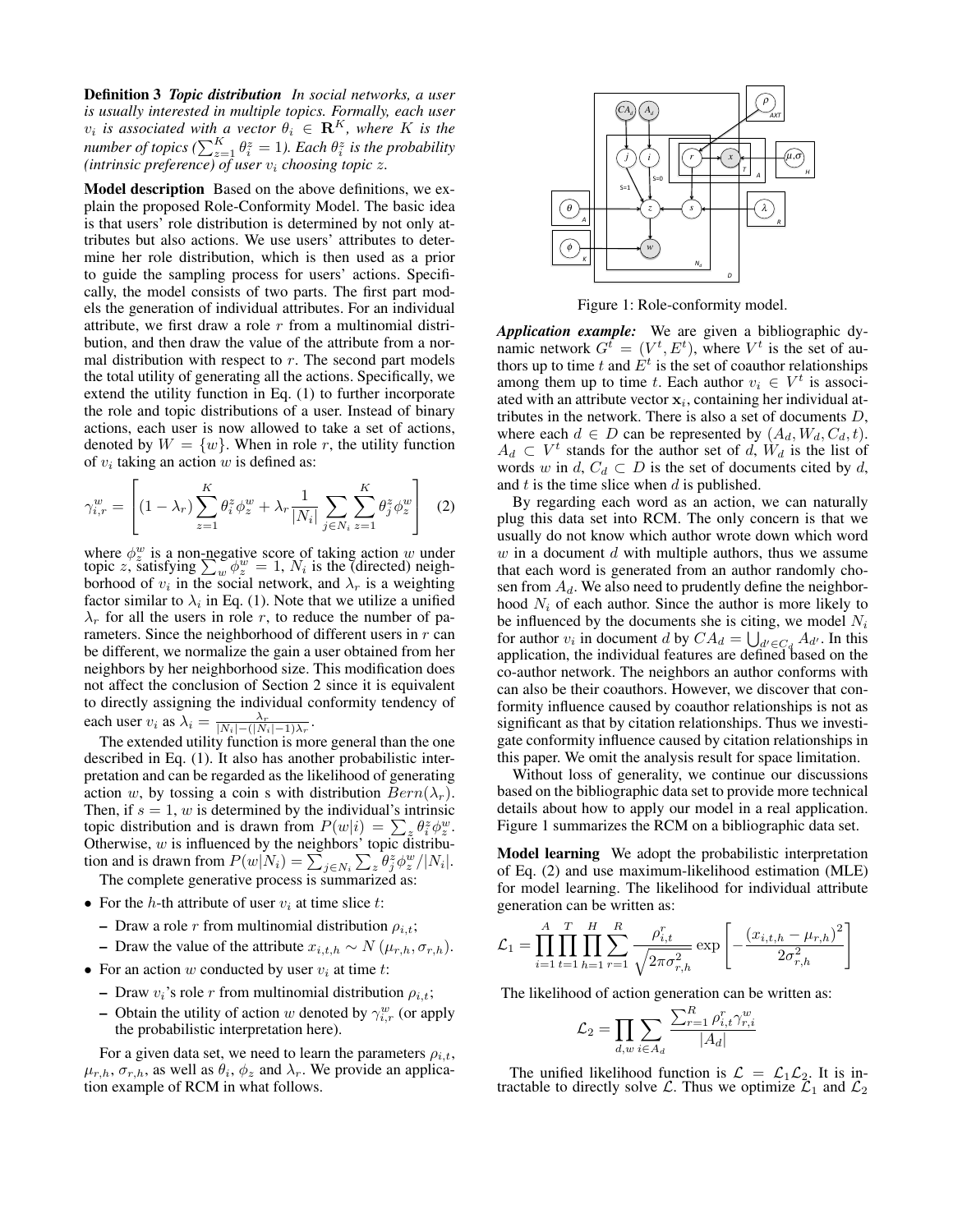by EM algorithm respectively at each iteration. The product operation provides a theoretical guarantee that the product of lower bounds is also the lower bound of the product. We explain the EM steps for  $\mathcal{L}_1$  and  $\mathcal{L}_2$  respectively as below.

To optimize  $\mathcal{L}_1$ , we first estimate the posterior distribution over r for each individual attribute  $x_{i,t,h}$  in the E-step:

$$
q_{i,t,h}^r = \frac{\frac{\rho_{i,t}^r}{\sqrt{2\pi\sigma_{r,h}^2}} \exp\left[-\frac{(x_{i,t,h}-\mu_{r,h})^2}{2\sigma_{r,h}^2}\right]}{\sum_{r=1}^R \frac{\rho_{i,t}^r}{\sqrt{2\pi\sigma_{r,h}^2}} \exp\left[-\frac{(x_{i,t,h}-\mu_{r,h})^2}{2\sigma_{r,h}^2}\right]}
$$

Then in M-step, we update parameters  $\mu_{r,h}$ ,  $\sigma_{r,h}$  by:

$$
\mu_{r,h} = \frac{\sum_{i=1}^{A} \sum_{t=1}^{T} q_{i,t,h}^{r} x_{i,t,h}}{\sum_{i=1}^{A} \sum_{t=1}^{T} q_{i,t,h}^{r}}
$$

$$
\sigma_{r,h} = \sqrt{\frac{\sum_{i=1}^{A} \sum_{t=1}^{T} q_{i,t,h}^{r} (x_{i,t,h} - \mu_{r,h})^2}{\sum_{i=1}^{A} \sum_{t=1}^{T} q_{i,t,h}^{r}}}
$$

where  $\mu_{r,h}$  and  $\sigma_{r,h}$  are the mean and variance of the h-th attribute in role r.

In order to optimize the likelihood of action generation  $\mathcal{L}_2$ , we first apply the E-step as:

$$
a_{d,w,i}^r = \frac{\rho_{i,t}^r \gamma_{r,i}^w}{\sum_{r=1}^R \rho_{i,t}^r \gamma_{r,i}^w}
$$
  
\n
$$
b_{d,w,i,r} = \frac{\frac{1}{|CA_d|} \sum_{j \in CA_d} \sum_{z=1}^K \theta_j^z \phi_z^w}{\sum_{z=1}^K \theta_i^z \phi_z^w + \frac{1}{|CA_d|} \sum_{j \in CA_d} \sum_{z=1}^K \theta_j^z \phi_z^w}
$$
  
\n
$$
c_{d,w,i,r}^z = \frac{\theta_i^z \phi_z^w}{\sum_{z=1}^K \theta_i^z \phi_z^w}
$$

where for each w in d conducted by user  $v_i$ ,  $a_{d,w,i}^r$  is the posterior distribution over  $r$ ,  $b_{d,w,i,r}$  is the posterior distribution of conforming, and  $c_{d,w,i,r}^z$  is the posterior distribution over topic z. And then in M-step, we update  $\theta_i^z$ ,  $\phi_z^w$ , and  $\lambda_r$  as:

$$
\theta_i^z \propto \sum_{d=1}^D \sum_{w \in N_d} \sum_{r=1}^R a_{d,w,i}^r b_{d,w,i,r} c_{d,w,i,r}^z
$$
  
+ 
$$
\sum_{d=1}^D \sum_{w \in N_d} \sum_{j \in A_d} \sum_{r=1}^R \left[ a_{d,w,i}^r (1 - b_{d,w,i,r}) \sum_{j \in CA_d} c_{d,w,j,r}^z \right]
$$

$$
\phi_z^w \propto \sum_{d=1}^D \sum_{i \in A_d} \sum_{r=1}^R a_{d,w,i}^r b_{d,w,i,r} c_{d,w,i,r}^z
$$
  
+ 
$$
\sum_{d=1}^D \sum_{i \in A_d} \sum_{r=1}^R \left[ a_{d,w,i}^r (1 - b_{d,w,i,r}) \sum_{j \in CA_d} c_{d,w,j,r}^z \right]
$$

$$
\lambda_r = \sum_{d=1}^{D} \sum_{w \in N_d} \sum_{i \in A_d} \sum_{r=1}^{R} a_{d,w,i}^r b_{d,w,i,r}
$$

where  $\sum_{z} \theta_i^z = 1$  and  $\sum_{w} \phi_z^w = 1$ . The parameter  $\rho_{i,t}^r$  is

derived from both  $\mathcal{L}_1$  and  $\mathcal{L}_2$ :

$$
\rho_{i,t}^r = \frac{\sum_{h=1}^H q_{i,t,h}^r + \sum_{d,w} a_{d,w,i}^r}{\sum_{r=1}^R (\sum_{h=1}^H q_{i,t,h}^r + \sum_{d,w} a_{d,w,i}^r)}
$$

Please refer to the supplementary materials for derivation details.

### 4 Experiments

In this section, we apply our proposed RCM on a public available academic research data set $<sup>1</sup>$  to investigate the con-</sup> formity tendency of authors when they write papers.

#### 4.1 Experimental Setup

Data sets We collect the data sets as follows. We first select eight domains from computer science, including database and data mining (DB&DM), human computer interaction (HCI), system and high performance computing (HP), software engineering (SE), computational theory (CT), artificial intelligence and machine learning (AI&ML), computer networks (CN), as well as computer vision and multimedia (CV&MM). For each domain, we then collect all the papers from the well-known journals and conferences in the domain and the citation relationships among them. There are in total 231,728 papers, 269,508 authors and 347,735 citation relationships, where each author has on average 3.44 papers and each paper has on average 1.68 citation relationships.

We design a task of word usage prediction to evaluate our proposed model. The objective of the task is to predict whether a user will write a given word in her paper title in a given time period. Using word usage patterns to study social behaviors has been adopted in existing literature such as (Danescu-Niculescu-Mizil et al. 2013). Specifically, we split each data set into training and test set. The training set contains the papers published in or before 2009, and the test set contains the papers published after 2009. We construct a coauthor network at each time slice and use the degree and clustering coefficient as the individual attributes at each time. Each paper can be viewed as a document with a list of words as the actions performed by the authors. We run our model on the training set and then predict the candidate words (all the words appeared in both the training and test set with stop words removed) that will be used for each candidate user (the user appeared in both the training and test set). The probability of one user using a word,  $P(w|i)$ , is calculated as the expectation of  $\gamma_{i,r}^w$  in Eq. (2) over role r at time  $t$ , where  $t$  is the ending time of the training set, i.e., 2009 in our setting, and  $N_i$  in Eq. (2) is the collection of authors whose papers are cited by user  $v_i$  within  $[t - \delta, t]$ . We empirically set  $\delta$  as 3 years.

Since the word usage prediction is more like a ranking problem, precision at top ranked results is preferred in evaluating the results. Specifically, given a candidate user  $v_i$ , we rank all the candidate words based on  $P(w|i)$ . We view the co-occurrence of word and user pairs in the test set as the ground truth and use P@5 (Precision of top-5 predictions),

<sup>1</sup> http://arnetminer.org/citation/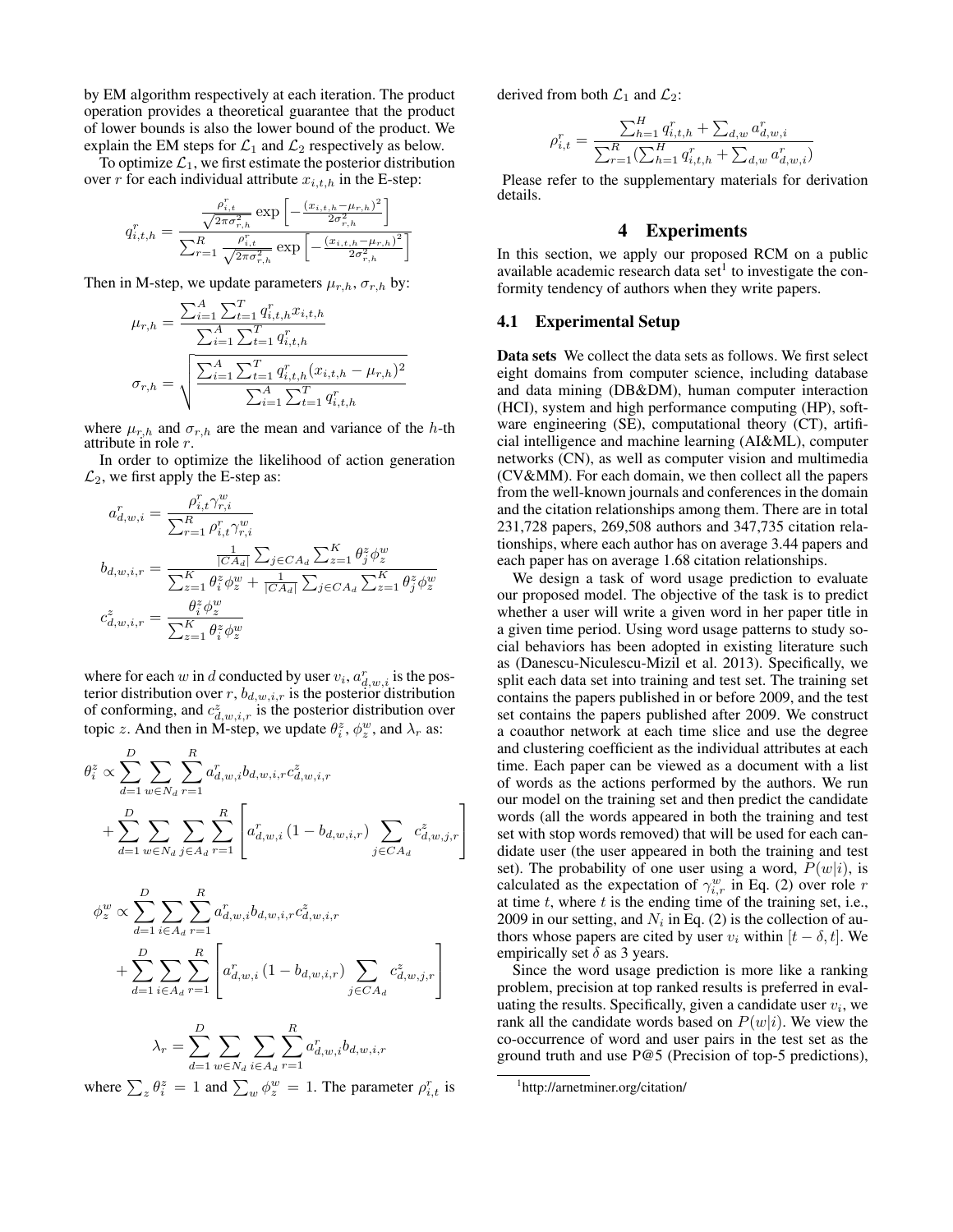P@10, Mean Average Precision (MAP), and area under the ROC curve (AUC) to evaluate the ranking results for each user and then aggregate the results for all the users together.

Baselines We compare our model with TF-IDF, the traditional probabilistic latent semantic analysis (PLSA) (Hofmann 1999) and the citation influence model (CIM) (Dietz, Bickel, and Scheffer 2007).

TF-IDF: In TF-IDF, the probability of a user using a word in the test set is calculated as the TF-IDF value of the user writing the word in the training set. We view a document as the aggregation of all the paper titles of a user to calculate TF-IDF value.

PLSA: In PLSA, the probability of a user using a word is calculated as  $P(w|i) = \sum_{z=1}^{K} \theta_i^z \phi_z^w$ . This method ignores conformity influence and assumes that users write words only based on their intrinsic preferences.

CTM: In CTM, the probability of one user using a word is calculated as  $\gamma_{i,r}^w$  in Eq. (2), where  $\lambda_i$  is directly learned for each user in CTM, instead of for each role in RCM.

#### 4.2 Experimental Results

Table 1 shows the performance of word usage prediction in the collected data sets from eight different domains.

Better performance From Table 1, we can see that RCM clearly outperforms TF-IDF and PLSA on all the eight data sets (+3.6-4.1% in terms of average MAP and +7.1-47.4% in terms of average AUC). TF-IDF and PLSA predict word usage only based on the intrinsic preference of a given user, and ignore the situation where a user's topic distribution may change and become closer to her neighbors' topic distribution over time. TF-IDF performs worse because it directly counts the frequency of words, which may be sparse in paper titles. RCM also outperforms CIM on almost all the data sets. Although CTM also considers both the intrinsic preference of a user and her conformity tendency, it suffers from the problem of data sparsity. Specifically, CTM directly learns the conformity tendency of each user, which is very difficult to be estimated accurately when very few historical actions of the user and/or her neighbors are available for model learning. In contrast, our model clusters similar users (with similar individual attributes) into roles, and then learns the conformity tendency of each role. The data sparsity problem can be well avoided by RCM.

Parameter Analysis There are two tunable parameters, K and  $R$ , in RCM.  $K$  is the number of topics, which has been analyzed in many previous research (Blei, Ng, and Jordan 2003). We experiment with different values of K, and observe that perplexity first rises and then stabilizes as K gets large. We then fix  $K = 30$  where the perplexity is stable and then analyze the number of roles R. Figure 2 plots the correlation between MAP/AUC and the number of roles on the eight data sets. We find that both MAP and AUC present increasing trend at the very beginning and soon become stable when  $R$  gets large. The results indicate that our RCM model is insensitive to the number of roles. Finally, we empirically set  $R = 13$  in our experiments.

| Query      | Method                  | P@5                | P@10  | MAP   | <b>AUC</b>         |
|------------|-------------------------|--------------------|-------|-------|--------------------|
| DB&DM      | <b>TF-IDF</b>           | 15.84              | 12.67 | 6.68  | 36.20              |
|            | <b>PLSA</b>             | 20.10              | 15.49 | 9.26  | 77.61              |
|            | $\overline{\text{CIM}}$ | 22.26              | 17.98 | 11.59 | 85.50              |
|            | $\overline{RCM}$        | 30.40              | 24.94 | 14.16 | 86.90              |
| <b>HCI</b> | <b>TF-IDF</b>           | 13.57              | 11.42 | 5.40  | 27.59              |
|            | <b>PLSA</b>             | 14.25              | 11.65 | 5.71  | 67.37              |
|            | $\overline{\text{CIM}}$ | 18.67              | 15.34 | 8.12  | 73.39              |
|            | $\overline{RCM}$        | 19.16              | 15.40 | 8.92  | 75.32              |
| HP         | <b>TF-IDF</b>           | 15.71              | 12.95 | 7.08  | 38.70              |
|            | <b>PLSA</b>             | 17.33              | 14.39 | 8.47  | 79.96              |
|            | $\overline{\text{CIM}}$ | 19.62              | 16.25 | 10.83 | 88.67              |
|            | $\overline{RCM}$        | 20.57              | 17.12 | 11.37 | 89.21              |
| <b>SE</b>  | <b>TF-IDF</b>           | 16.81              | 13.21 | 7.82  | 38.07              |
|            | <b>PLSA</b>             | 4.20               | 2.60  | 2.60  | 81.15              |
|            | CIM                     | 21.43              | 16.42 | 12.16 | 85.55              |
|            | $\overline{RCM}$        | 25.31              | 19.98 | 12.54 | 85.27              |
| <b>CT</b>  | <b>TF-IDF</b>           | 19.18              | 15.10 | 11.56 | 46.80              |
|            | <b>PLSA</b>             | 17.52              | 13.37 | 9.88  | 81.09              |
|            | $\overline{\text{CIM}}$ | 19.36              | 14.50 | 11.04 | 85.31              |
|            | RCM                     | 20.13              | 15.20 | 11.46 | 85.93              |
| AI&ML      | <b>TF-IDF</b>           | 19.14              | 15.39 | 8.25  | 42.02              |
|            | <b>PLSA</b>             | 19.92              | 15.50 | 9.40  | 84.10              |
|            | $\overline{\text{CM}}$  | 21.24              | 16.41 | 10.85 | 90.70              |
|            | RCM                     | 23.60              | 18.02 | 11.41 | 90.92              |
| <b>CN</b>  | <b>TF-IDF</b>           | $\overline{20.03}$ | 17.51 | 8.71  | $\overline{37.23}$ |
|            | <b>PLSA</b>             | 26.68              | 20.33 | 12.99 | 80.63              |
|            | <b>CTM</b>              | 29.36              | 21.62 | 14.75 | 86.92              |
|            | RCM                     | 31.20              | 23.35 | 15.22 | 88.41              |
| CV&MM      | <b>TF-IDF</b>           | 17.19              | 14.19 | 8.18  | 41.65              |
|            | <b>PLSA</b>             | 19.88              | 14.78 | 09.64 | 78.85              |
|            | <b>CTM</b>              | 22.09              | 16.12 | 11.10 | 85.02              |
|            | $\overline{RCM}$        | 24.49              | 18.37 | 11.50 | 85.63              |
| Avg        | <b>TF-IDF</b>           | 17.18              | 14.06 | 7.96  | 38.53              |
|            | <b>PLSA</b>             | 17.49              | 13.51 | 8.49  | 78.85              |
|            | <b>CTM</b>              | 21.75              | 16.83 | 11.31 | 85.13              |
|            | $\overline{RCM}$        | 24.36              | 19.05 | 12.07 | 85.95              |

Correlation between role and conformity influence The learned parameter  $\lambda$  by RCM represents the conformity tendency for different roles. The model also learns the mean value of each individual attribute for a role, i.e.,  $\mu_{r,h}$ . Thus we can represent each role as a vector of the mean values of different network attributes and analyze the correlation between role and conformity tendency. We select two domains, DB&DM and HP for further discussions. Figure 3 shows the correlation between a role's mean degree and its conformity probability. We discover that the correlation follows a logarithm function. When fitting the data points, we first remove the roles with a small number of related users, where the number of related users with respect to a role  $r$  is estimated by summing up the probability  $\rho_{i,t}^r$  over all  $v_i$  and t. We try different forms of functions to fit the remaining data points and select logarithm function with the largest  $\mathbb{R}^2$ . Figure 4 shows the correlation between a role's mean clustering coef-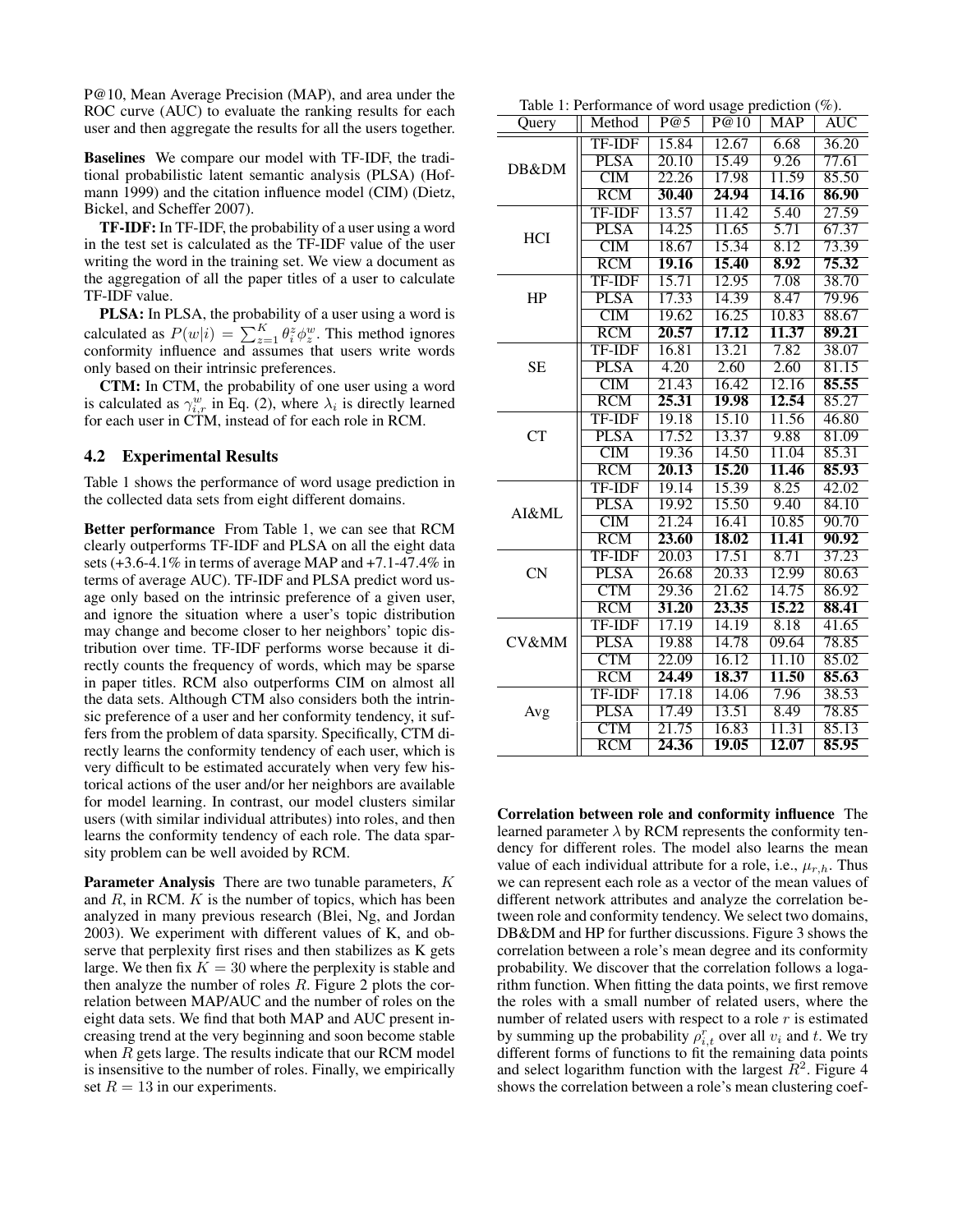



Figure 3: The correlation between mean degree of role and conformity probability.

ficient and its conformity probability. We discover that one kind of roles have clustering coefficient close to 0, and the other kind of roles follows an exponential function. Since papers are publicly published, anyone could read others' papers and have almost the same opportunity to be influenced by others. Thus the phenomenon in the two figures may be explained as: when a person collaborates with more authors and the coauthors are more structurally diverse (i.e., with a small clustering coefficient), she may become more openminded and tend to accept new ideas from others. However, when the social circle of the user is restricted to a few coauthors forming a dense collaboration network, the person will be more conservative and tend not to accept other ideas.

### 5 Related work

Conformity is a type of social influence involving a change in opinion or behavior in order to fit in with a group. Considerable research (Asch 1955; Bernheim 1994; Cialdini and Goldstein 2003; Kelman 1958) has been conducted on the issue of conformity in social psychology. Recently, several studies on conformity have been conducted on large social networks. For example, Li et al. (Li, Bhowmick, and Sun 2011; 2013) studied the interplay between the influence and conformity. Tang et al. (Tang, Wu, and Sun 2013) proposed a factor graph model to quantify the effects of different conformity factors. However, both the studies do not consider the problem of data sparsity. An individual's conformity cannot be estimated accurately if her historical actions are few. To overcome this problem, we assign hidden roles to users and then learn the correlation between roles and conformity tendency. Besides, to the best of our knowledge, this is the first attempt to formally connect the conformity theory



Figure 4: The correlation between mean clustering coefficient of role and conformity probability.

from social psychology to a computational model.

Social influence has been studied throughly. Kempe et al. (Kempe, Kleinberg, and Tardos 2003) first proposed two fundamental diffusion models to estimate the expected influence of given seed users. Bakshy et al. (Bakshy et al. 2012) and Bond et al. (Bond et al. 2012) conducted randomized controlled trials to identify the effect of social influence. Dietz et al. (Dietz, Bickel, and Scheffer 2007) and Liu et al. (Liu et al. 2012) used topic models to learn the influential strength between papers or users. Tang et al. (Tang et al. 2009) and Tan et al. (Tan et al. 2011) used discriminative models to learn the weights of different influence factors. Gruhl et al. (Gruhl et al. 2004), Saito et al. (Kimura et al. 2011) and Goyal et al. (Goyal, Bonchi, and Lakshmanan 2010) learned the influence probabilities of the time-decayed diffusion models. However, they all focus on modeling how users influence others, and ignore the inclination of the users to be influenced.

#### 6 Conclusion

We present the first attempt to connect the conformity theory from social psychology to a computational model. We first formalize conformity theory in terms of a utility function, and validate the utility function by proving the existence of Nash equilibria. We then extend and incorporate the utility function into a probabilistic topic model that takes the role and topic distributions of users into account. Our model allows for mining the correlation between users' hidden roles and conformity tendency. Our experiments on academic research networks show an interesting result that people with higher degree and lower clustering coefficient are more likely to conform to others. In addition, our method also outperforms several baselines on the task of word usage prediction in academic papers.

#### ACKNOWLEDGMENTS

The work is supported by the National High-tech R&D Program (No. 2014AA015103), National Basic Research Program of China (No. 2014CB340500, No. 2012CB316006), NSFC (No. 61222212, No. 61035004), NSFC-ANR (No. 61261130588), the Tsinghua University Initiative Scientific Research Program (20121088096), a research fund supported by Huawei Technologies Co. Ltd and Beijing key lab of networked multimedia.